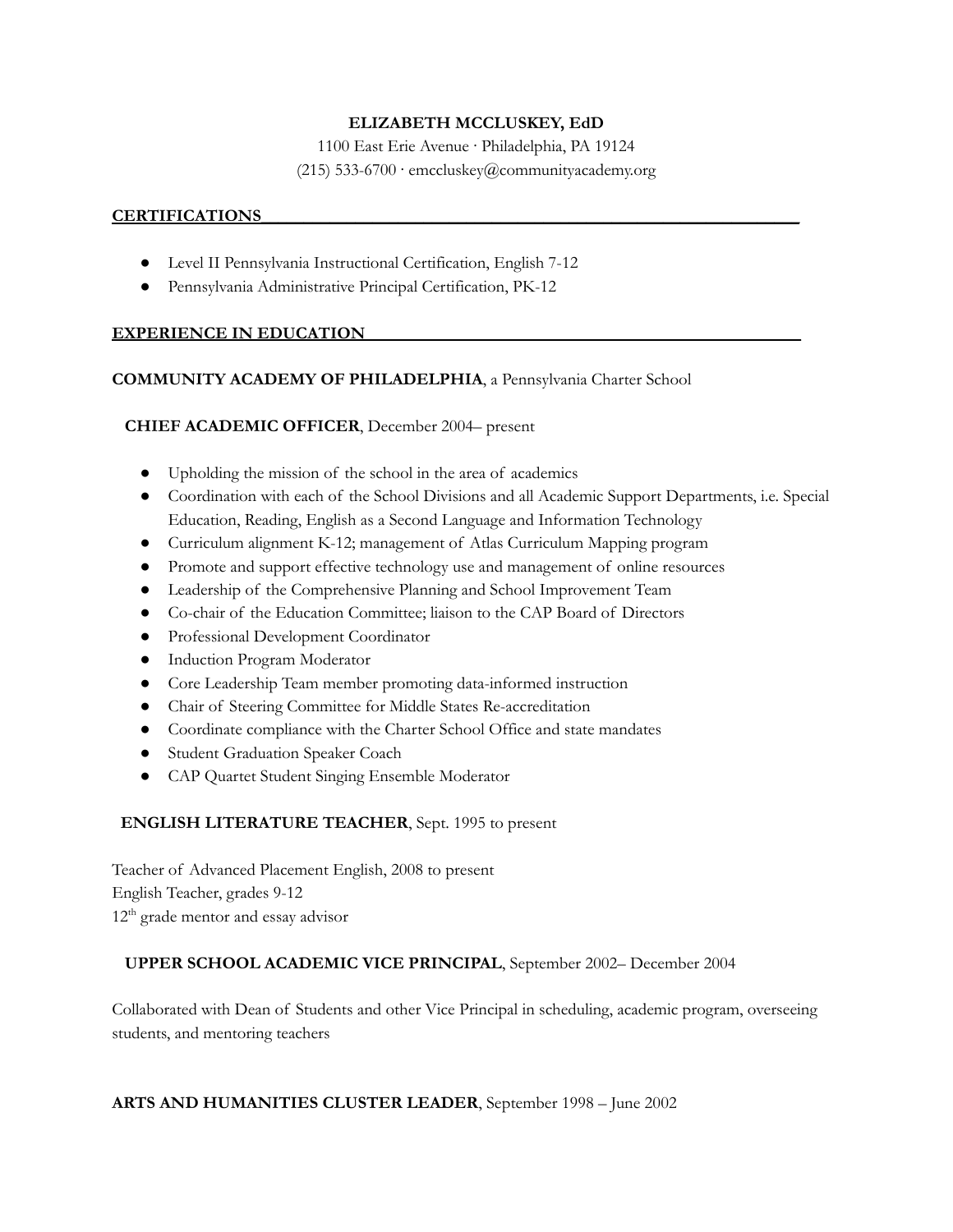Served in capacity of department head to promote communication and collaboration among teachers of related subjects

# **EXTRA-CURRICULAR ACTIVITY MODERATOR,** Sept. 1997- June 2002

- Initiated and moderated Annual Student Talent Show
- Initiated and moderated Faculty Talent Show Fundraiser
- Initiated and moderated Drama Club

### **RESPONSE-ABILITY VOLUNTEER PROGRAM,** Sept. 1995- June 1997

### COMMUNITY HIGH SCHOOL, Philadelphia, PA

(Chartered in 1997 and renamed Community Academy of Philadelphia)

● Taught three high school English classes

### PROVIDENCE CENTER AFTER SCHOOL PROGRAM, Philadelphia, PA

● Trained, managed, and supervised staff of 13 teenage mentors while coordinating an academic-based haven for 100 at-risk youth in grades K-8

### **EDUCATION\_\_\_\_\_\_\_\_\_\_\_\_\_\_\_\_\_\_\_\_\_\_\_\_\_\_\_\_\_\_\_\_\_\_\_\_\_\_\_\_\_\_\_\_\_\_\_\_\_\_\_\_\_\_\_\_\_\_\_\_\_\_\_\_\_\_\_\_\_**

**Gwynedd Mercy University,** Gwynedd Valley, PA EdD in Educational Leadership, 2018

**Holy Family University**, Philadelphia, PA Principal Certification Program, 2005

**St. Joseph's University**, Philadelphia, PA MS in Education, magna cum laude, 1999

**Rosemont College,** Rosemont PA BA in English Literature, magna cum laude, 1995

### **STUDY ABROAD\_\_\_\_\_\_\_\_\_\_\_\_\_\_\_\_\_\_\_\_\_\_\_\_\_\_\_\_\_\_\_\_\_\_\_\_\_\_\_\_\_\_\_\_\_\_\_\_\_\_\_\_\_\_\_\_\_\_\_\_\_\_\_\_\_**

Chaperone for Experiential Education Class culminating week-long excursions abroad:

- Athens, Greece 2006
- Beijing, China 2002
- London, England 2001
- Barcelona , Spain 2000
- Rome, Italy 1999
- Madrid, Spain 1998